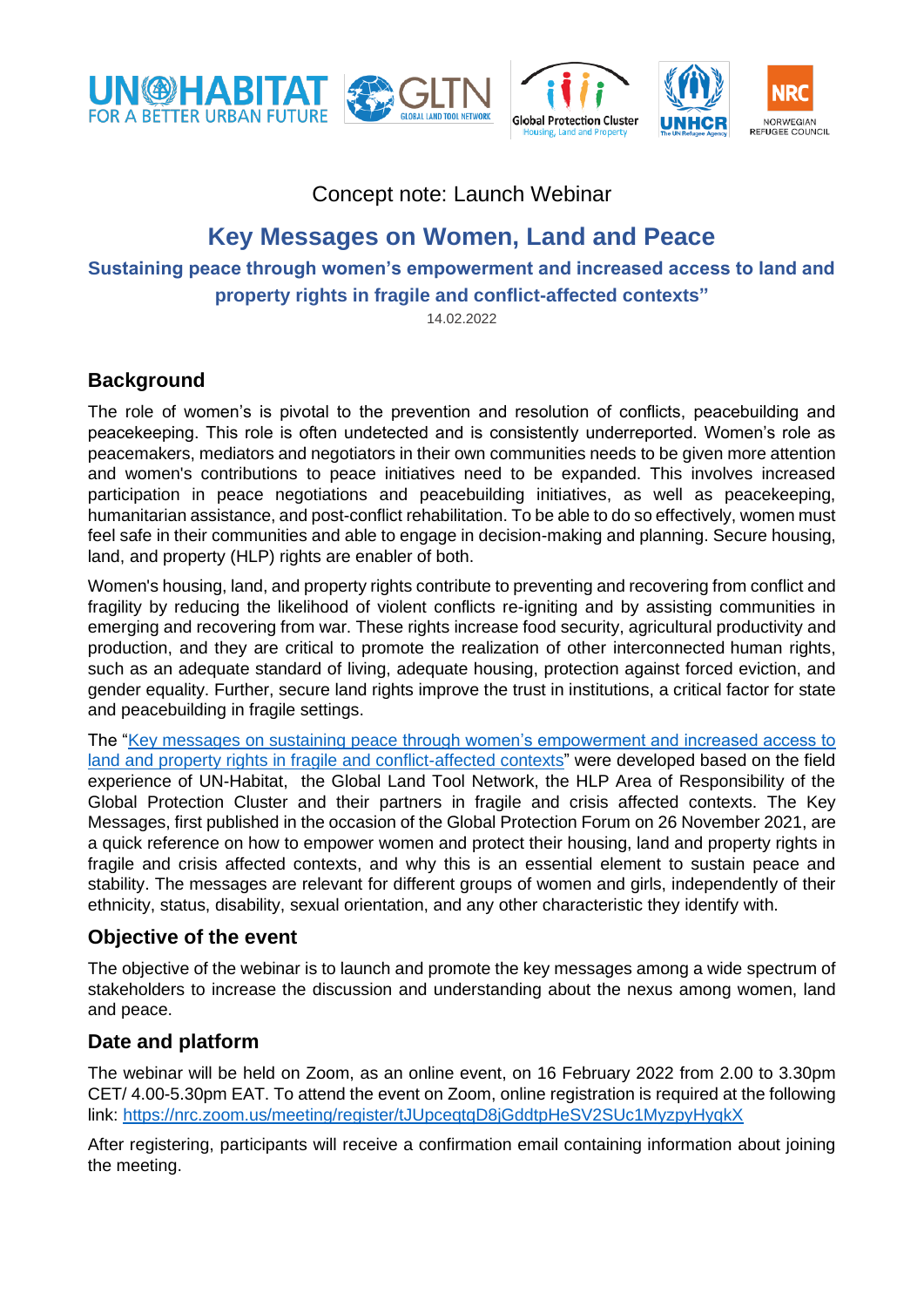### **Language and translation**

The webinar will be held in English, with simultaneous interpretation in English, Arabic and French.

#### **Target audience**

The webinar targets primarily, but not only, donors, local government/authorities, practitioners working or approaching the work on land or gender issues in fragile contexts, including public officers, land professionals and practitioners, academia, development and humanitarian stakeholders involved in the development or implementation of gender responsive land administration and peacebuilding processes, NGOs, and grassroot women organisations.

#### **More information**

For more information on the event, please visit [the event page on GLTN website,](https://gltn.net/2022/01/28/launch-of-the-key-messages-on-women-land-and-peace/) or contact Eleonora Serpi [eleonora.serpi@un.org](mailto:eleonora.serpi@un.org) of Jim Robinson [jim.robinson@nrc.no](mailto:jim.robinson@nrc.no)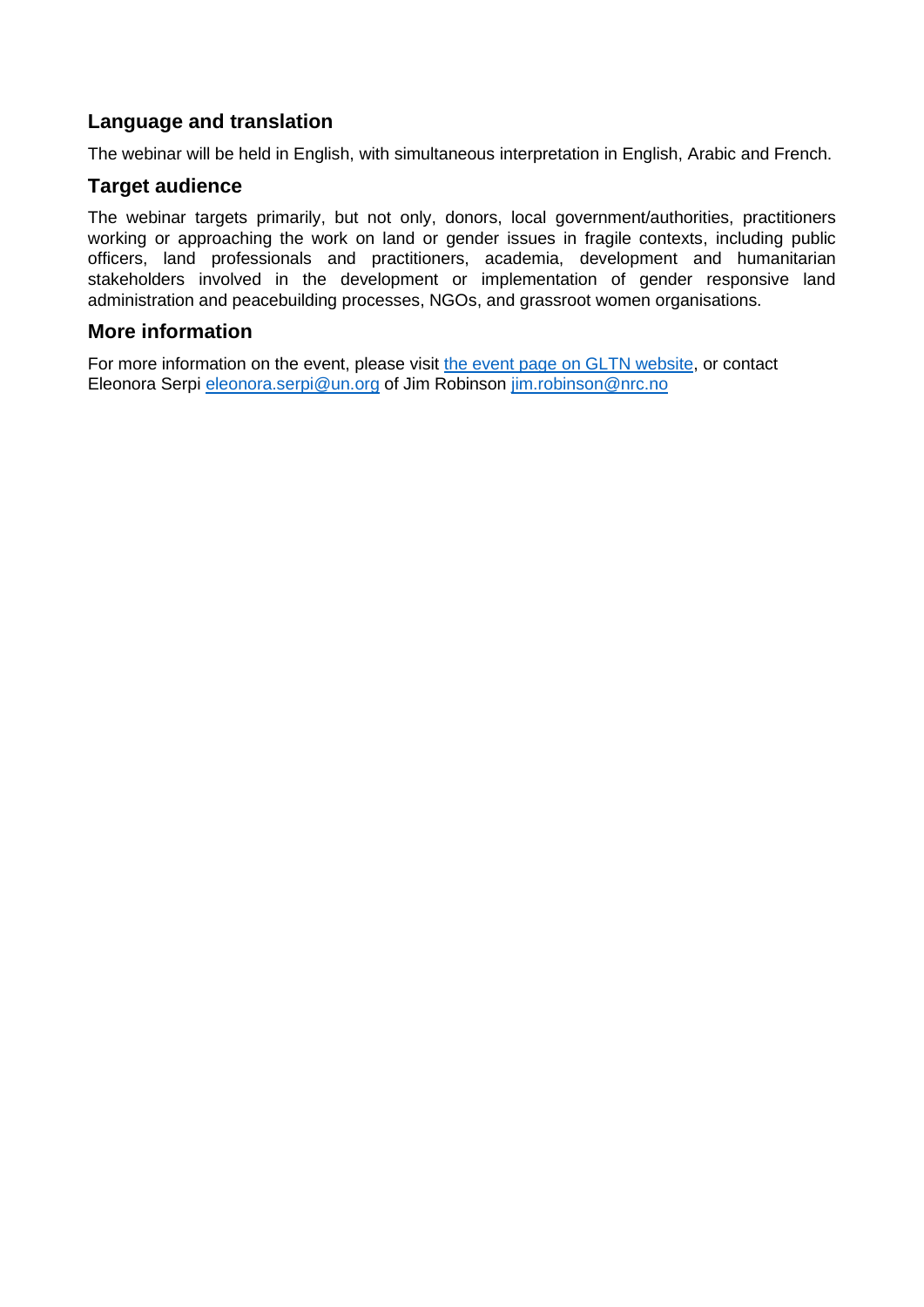| Time (CET)       | <b>Topic and session</b>                                                                                                                             | <b>Organisation</b>                                              | <b>Speakers</b>                                                                                     |  |
|------------------|------------------------------------------------------------------------------------------------------------------------------------------------------|------------------------------------------------------------------|-----------------------------------------------------------------------------------------------------|--|
| $2.00 - 2.20$ pm | Welcoming participants and opening remarks<br>Chair: Jim Robinson, Coordinator, Global Housing, Land and Property Area of Responsibility (HLP AoR)   |                                                                  |                                                                                                     |  |
|                  | Opening remarks                                                                                                                                      | Swiss Agency for Development and<br>Cooperation (SDC)            | Daniel Valenghi - Programme Officer, Global Programme Food<br>Security                              |  |
|                  |                                                                                                                                                      | German Corporation for International<br>Cooperation (GIZ)        | Frank Samol - Programme Director, Housing, Land and Property<br><b>Rights</b>                       |  |
|                  |                                                                                                                                                      |                                                                  | Rana Mitri - Technical Advisor, Housing, Land and Property Rights                                   |  |
|                  |                                                                                                                                                      | <b>United Nations Human Settlement</b><br>Programme (UN-Habitat) | Filiep Decorte - Chief (oic) Programme Development Branch,<br>Interim Emergency Director            |  |
| $2.20 - 3.10$ pm | <b>Messages on Women, Land and Peace</b><br>Chair: Jim Robinson, Coordinator, Global Housing, Land and Property Area of Responsibility (HLP AoR)     |                                                                  |                                                                                                     |  |
| $2.20 - 2.25$ pm | Session 1 - Why is it important to increase women's housing, land and property rights in fragile and conflict-affected contexts?                     |                                                                  |                                                                                                     |  |
|                  | Key messages                                                                                                                                         | UN-Habitat/GLTN                                                  | <b>Ombretta Tempra - Human Settlements Officer, Land Specialist</b>                                 |  |
| $2.25 - 2.40$ pm | Session 2 - How to increase the recognition and protection of women's housing, land and property rights in fragile and conflict-affected<br>contexts |                                                                  |                                                                                                     |  |
|                  | Key messages                                                                                                                                         | <b>UN-Habitat/GLTN</b>                                           | <b>Ombretta Tempra - Human Settlements Officer, Land Specialist</b>                                 |  |
|                  | Example 1: Displaced Syrian women<br>housing, land and property:                                                                                     | Norwegian Refugee Council (NRC)                                  | Laura Cunial - Syria Crisis, Information, Counselling & Legal<br>Assistance (ICLA) Research Adviser |  |
|                  | challenges and opportunities                                                                                                                         |                                                                  | Shereen Al Abdallah - Durable Solutions Officer, Syria                                              |  |
| 2.40-2.50pm      | Session 3 - How to empower and increase women's participation in processes related to land management and housing, land and property<br>rights       |                                                                  |                                                                                                     |  |
|                  | Key messages                                                                                                                                         | UN-Habitat/GLTN                                                  | <b>Ombretta Tempra - Human Settlements Officer, Land Specialist</b>                                 |  |